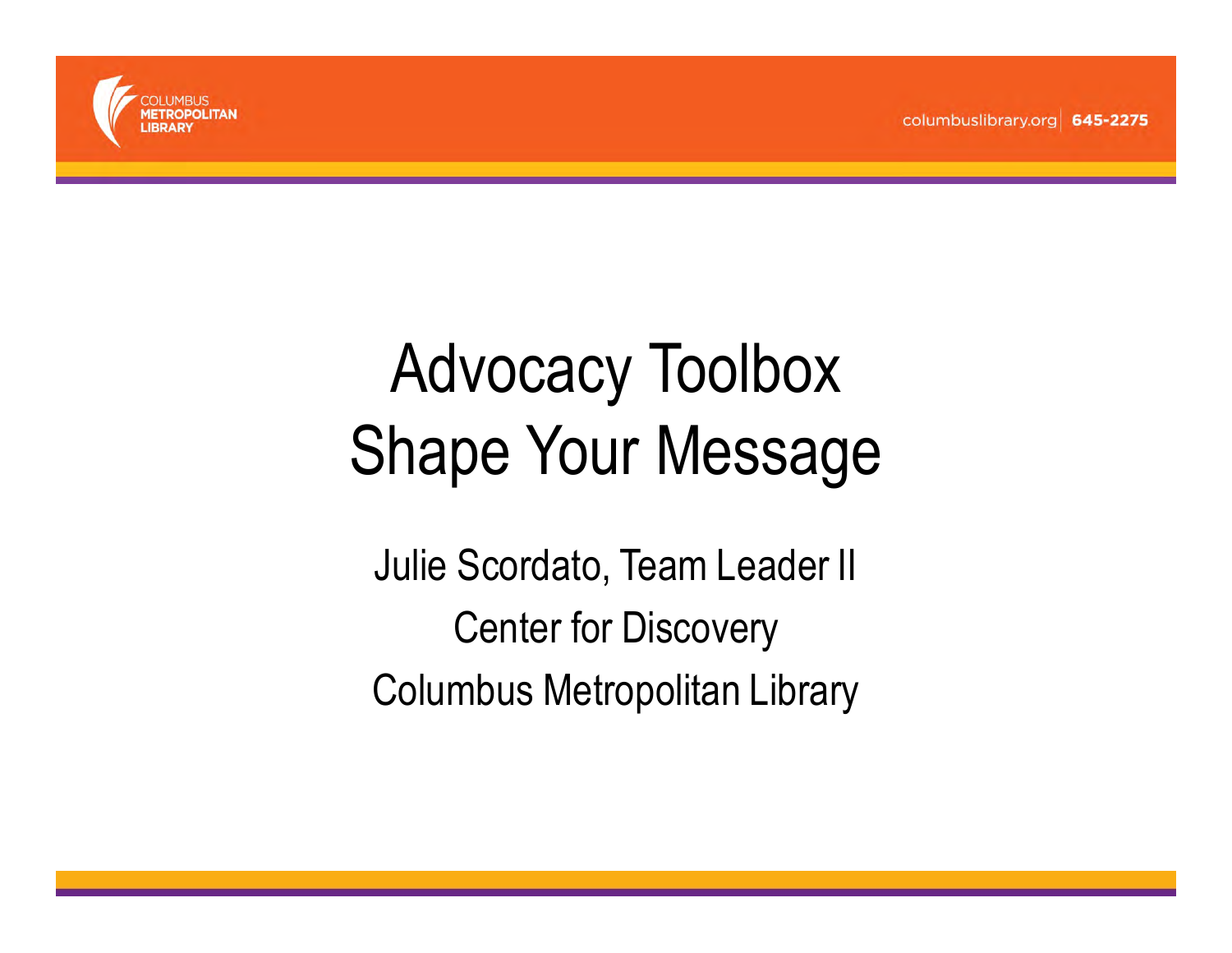

### What is Advocacy?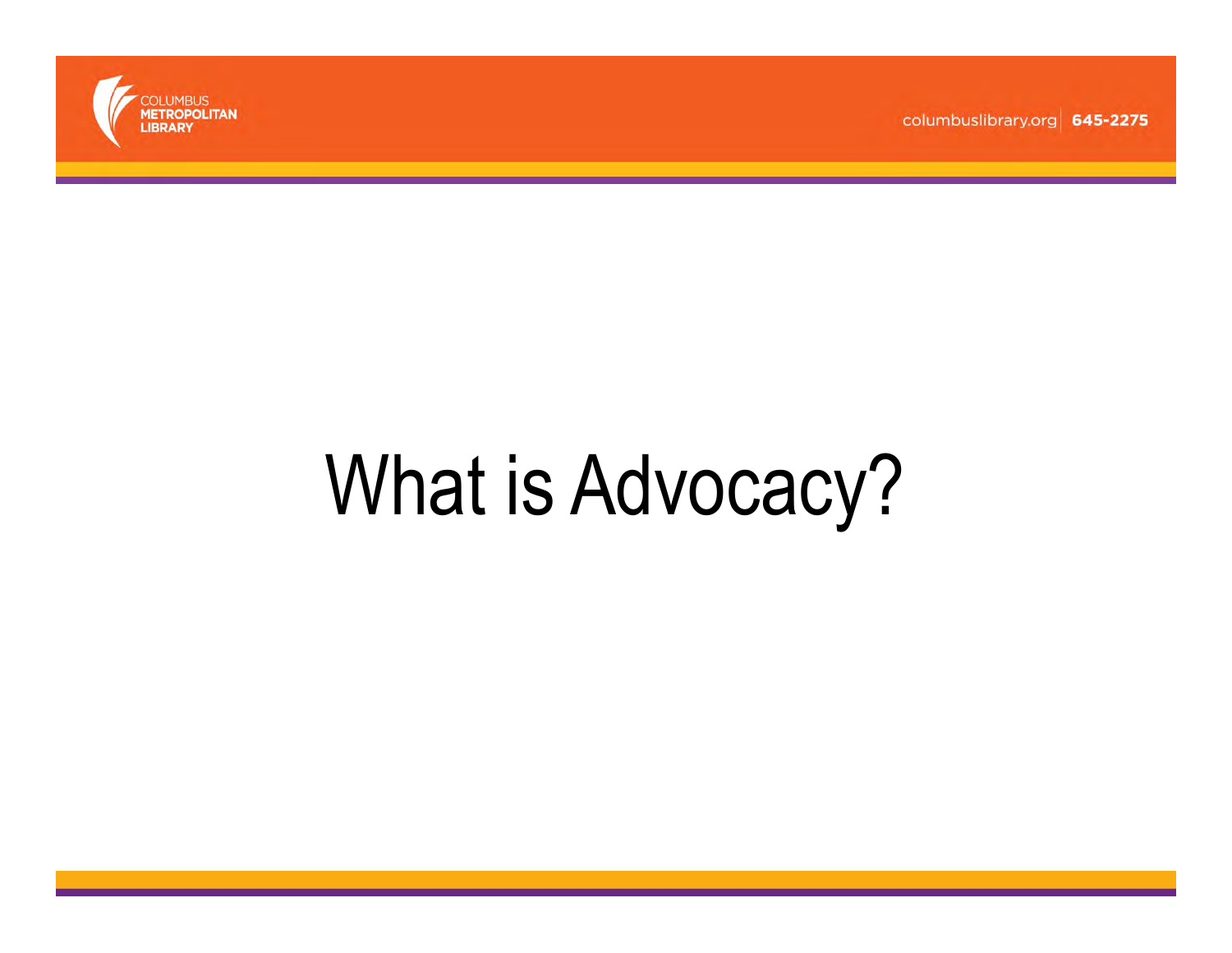

#### A professional, informed voice

- $\begin{array}{c} \hline \end{array}$ **Articulate**  $\blacksquare$ **Curious**
- **Thoughtful**  $\blacksquare$ **Patient**
- $\blacksquare$  Aware  $\blacksquare$  Invested in personal development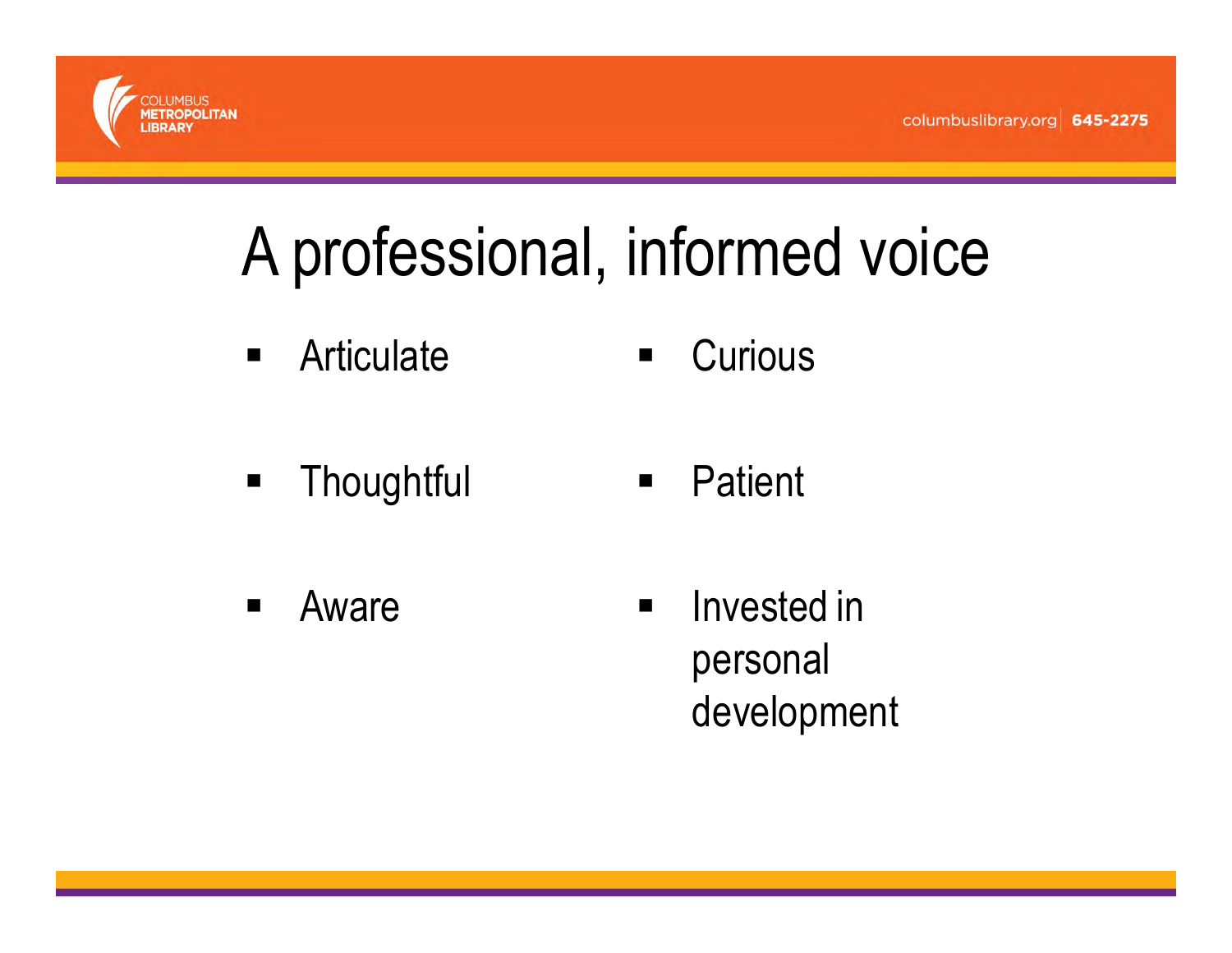

# What do you want?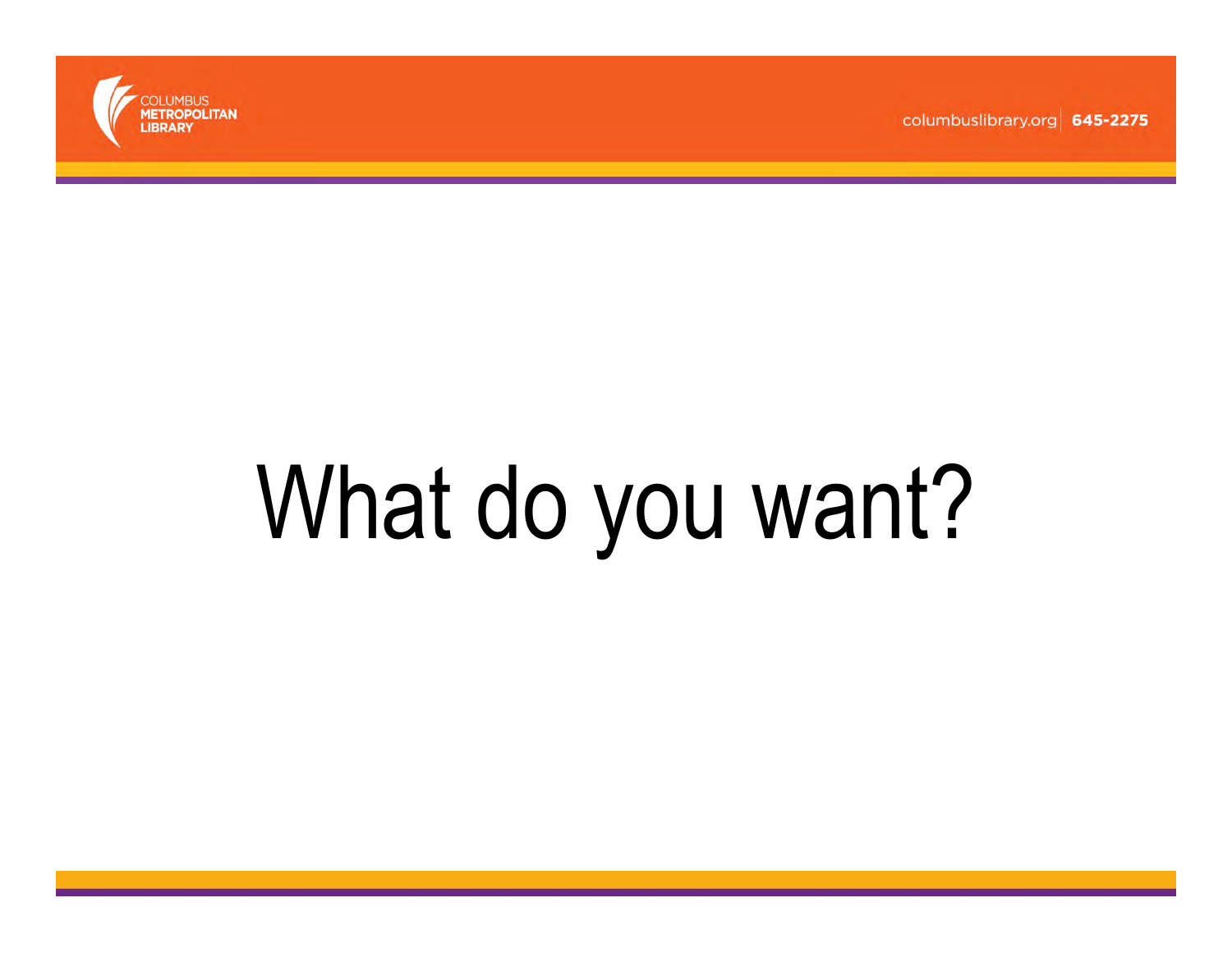

#### Vision

- $\blacksquare$  Any specific thing that you want for the customer is always tied into something larger.
- П Dig deep to find what you ultimately want to see happen and why.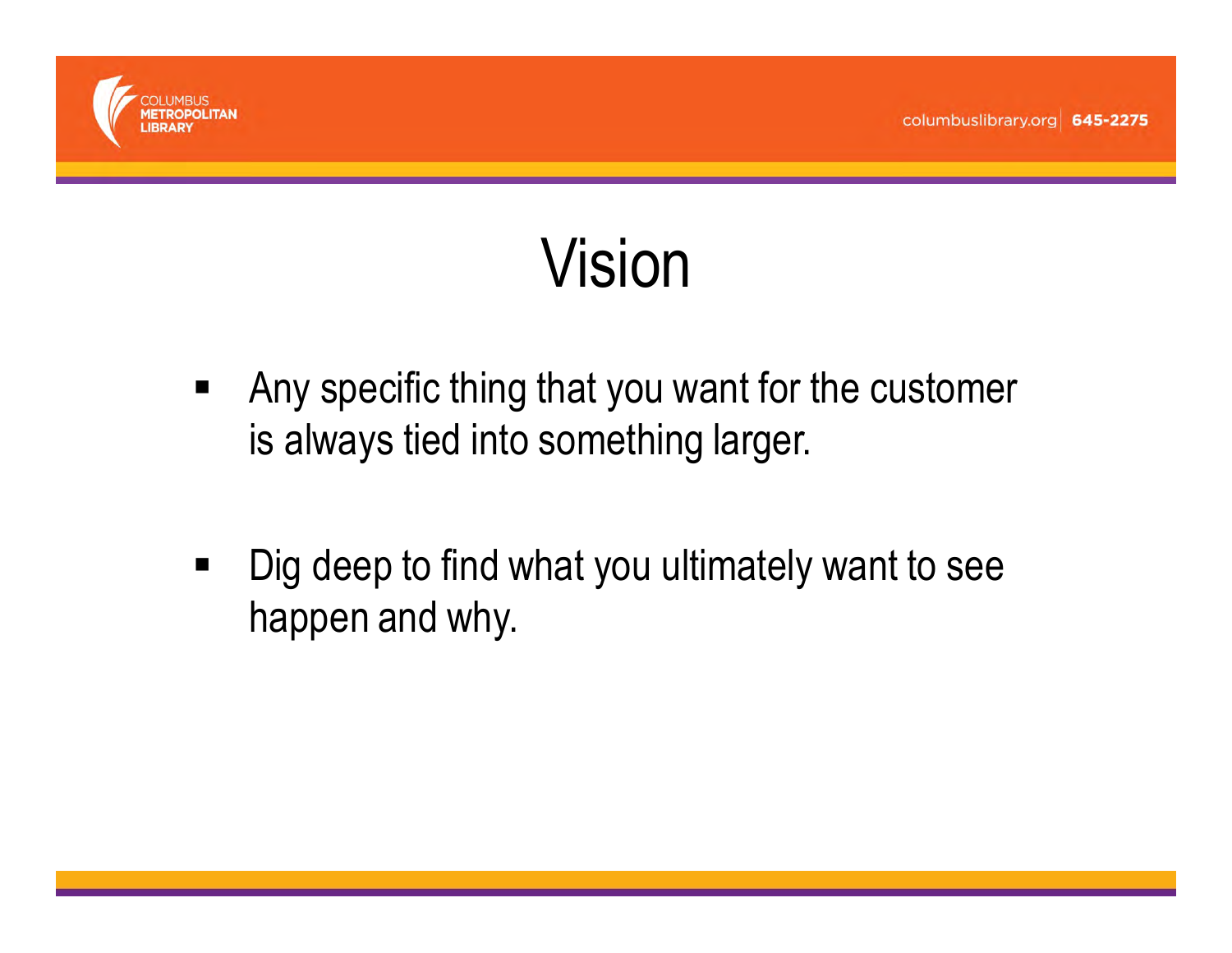

# What's going on here?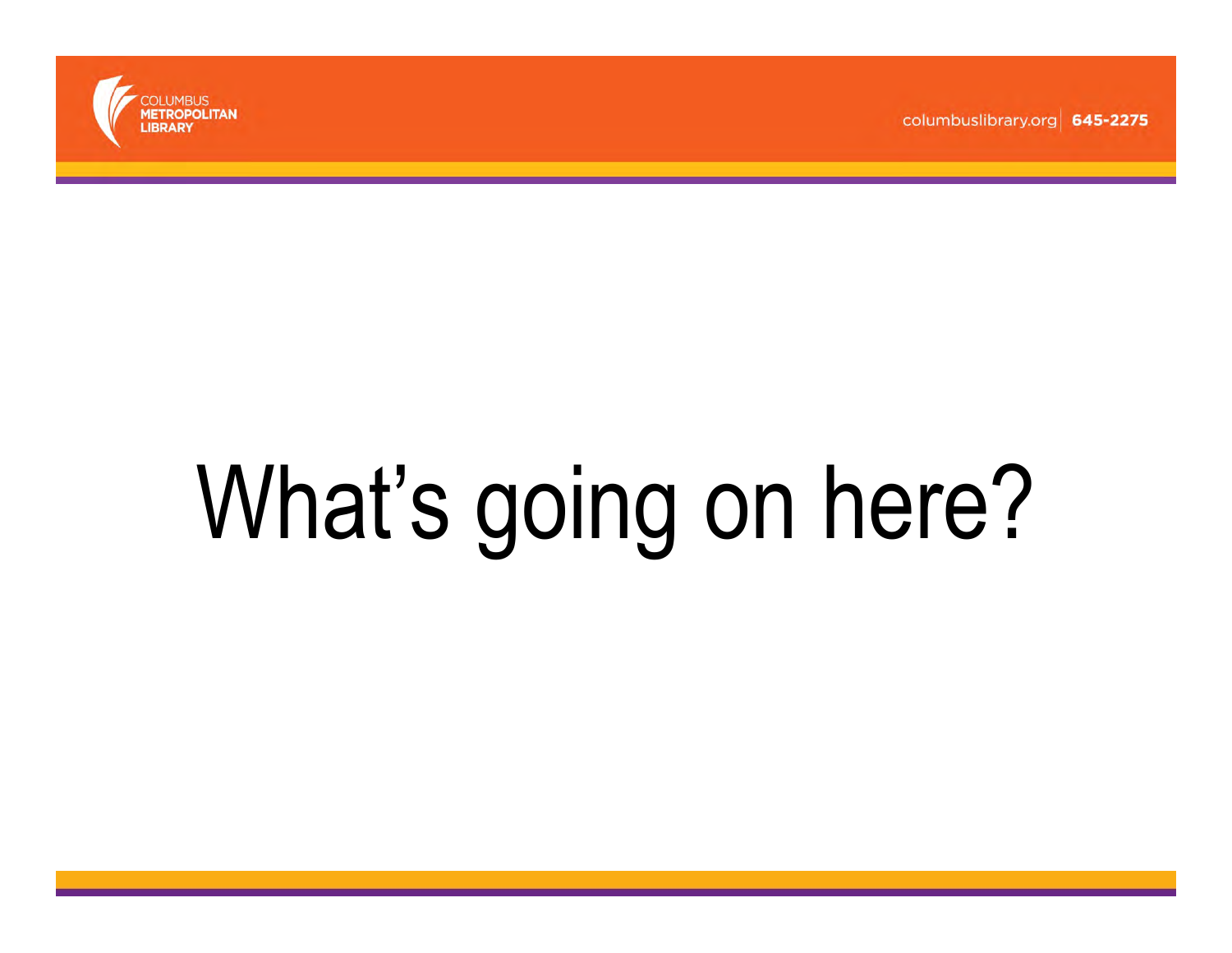

#### **Strategy**

Know what drives your organization.

- $\blacksquare$  Strategic plan, vision, purpose, values, and ascertain the authentic <mark>why</mark> behind it.
- **Nour vision for your customer must align, and** align genuinely.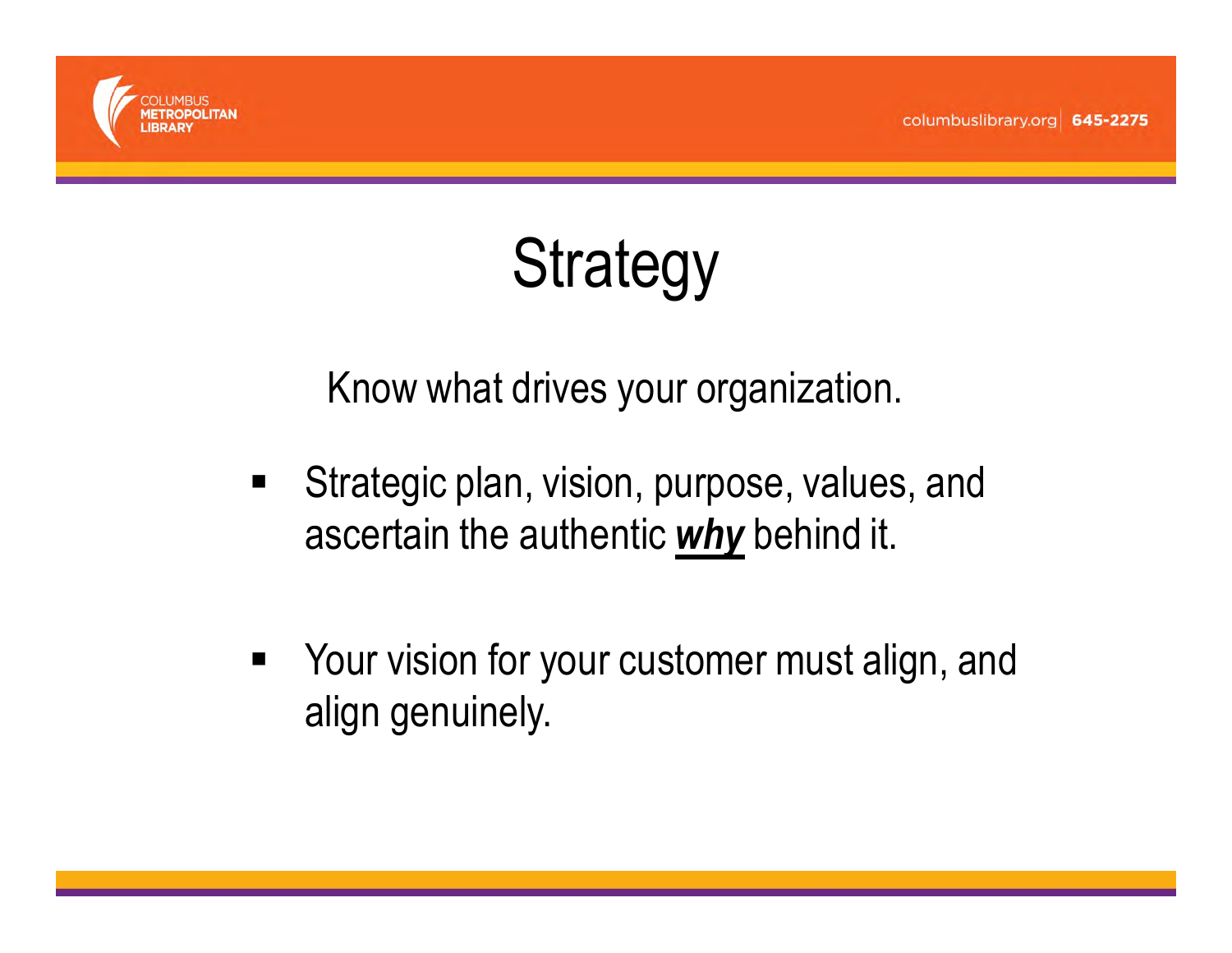

### Who will be your teacher?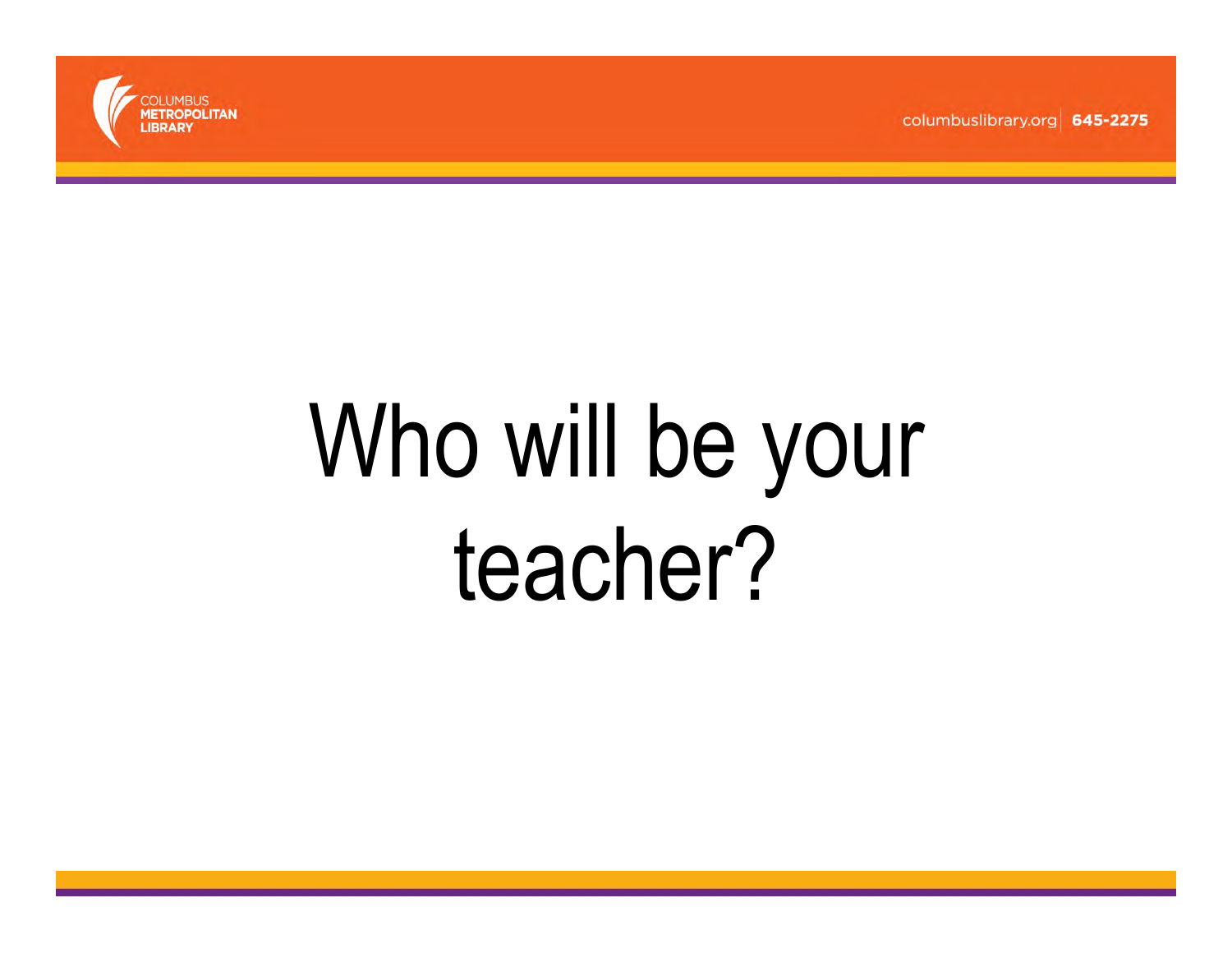

#### Substance is their Style

- $\blacksquare$ What makes people listen to them?
- п How do they ask questions?
- п How do they respond to challenges?
- п Are they able to articulate their knowledge to you?\*
- \* Not everyone has this skill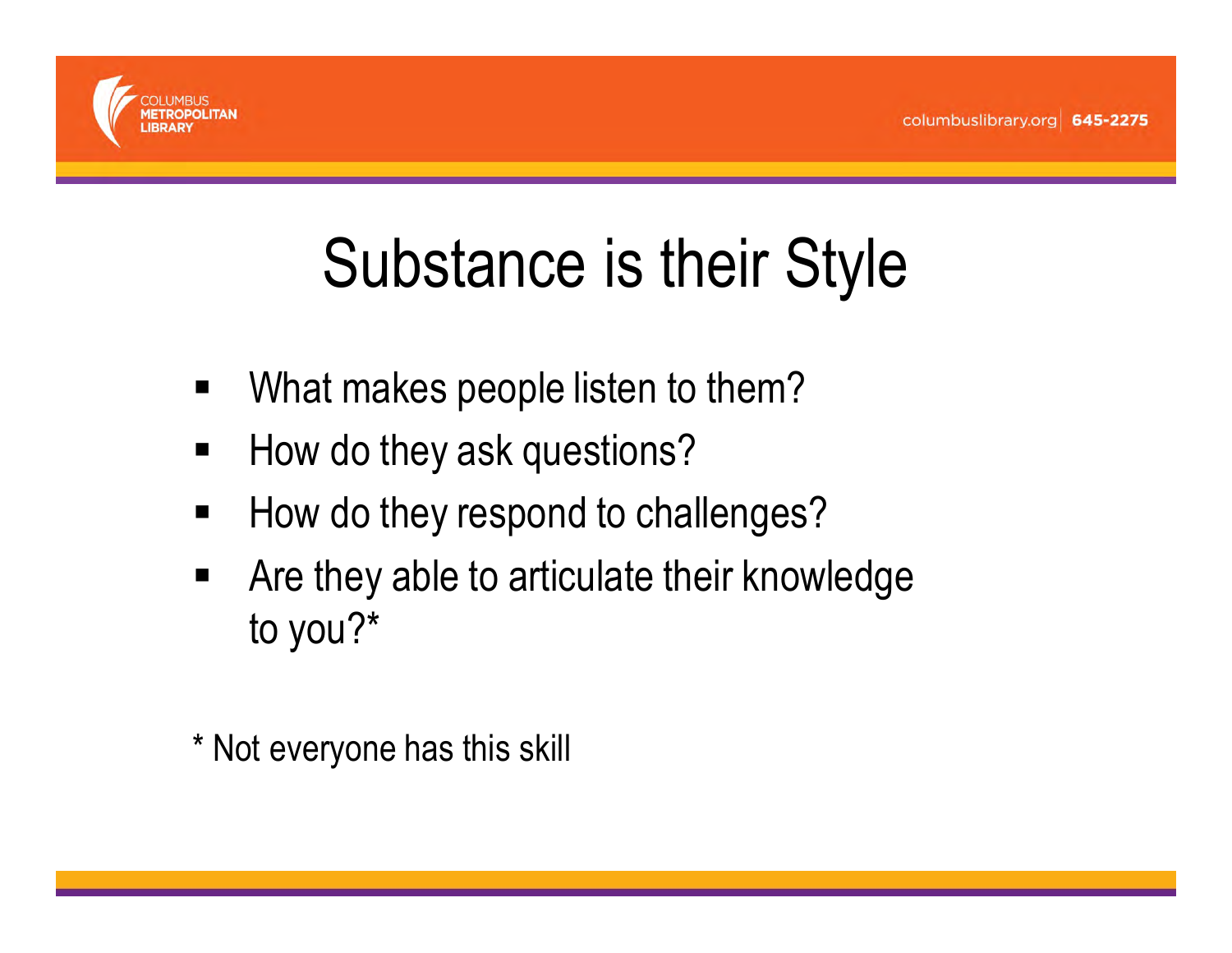

#### A good mentor will…

- $\blacksquare$  Find themes between the work – even when the context is different.
- $\blacksquare$  Make the connection between similar struggles, past and present.
- $\blacksquare$  Understand the difference between a task and an approach.
- Provide structures, not solutions.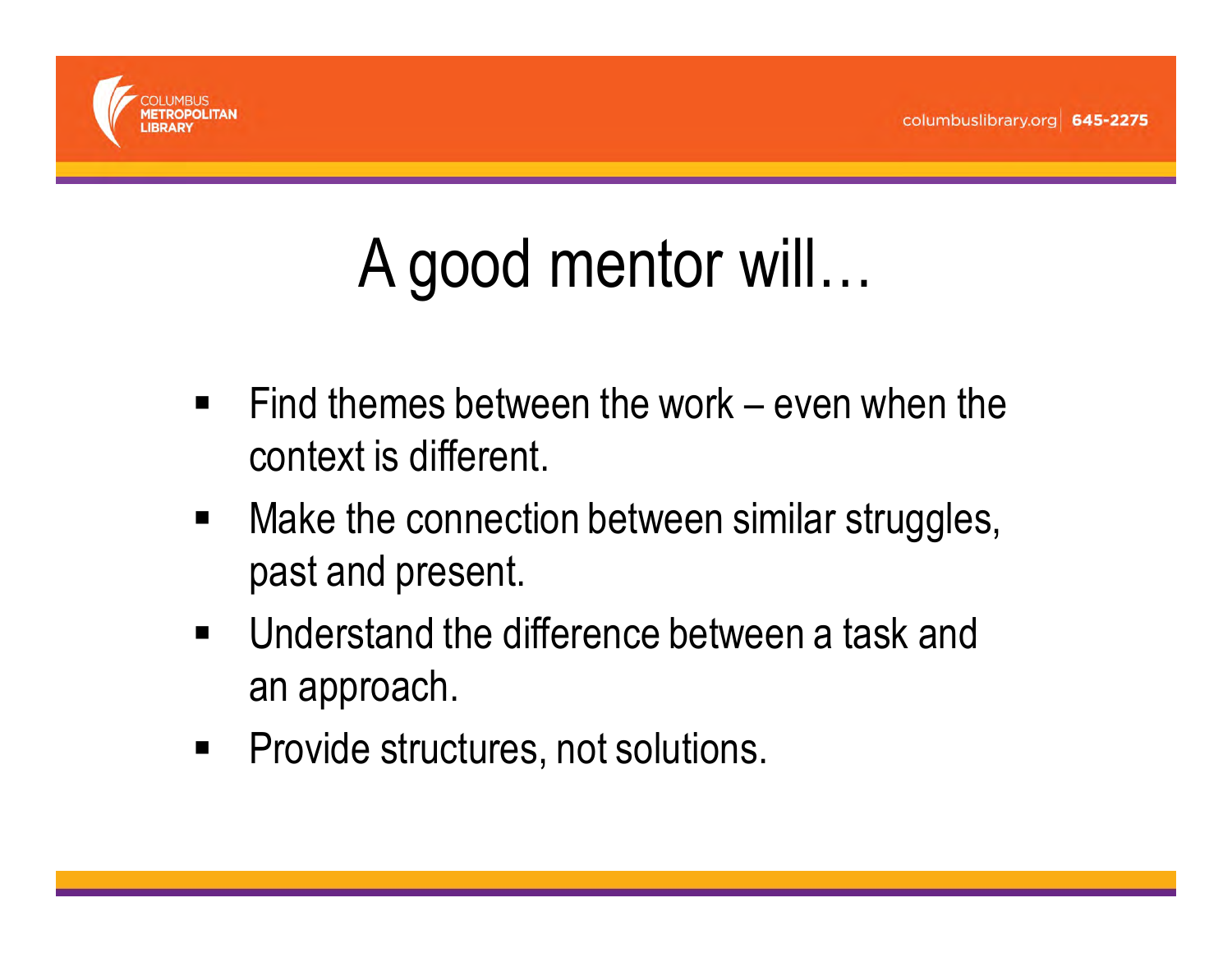

#### Be a mentor in return

- $\blacksquare$  Find satisfaction in sharing what you have learned.
- $\blacksquare$ Develop yourself in a different direction.
- $\blacksquare$  Benefit from the wisdom you gain from colleagues sharing their experiences.
- **Practice reflecting and articulating what you** have learned.